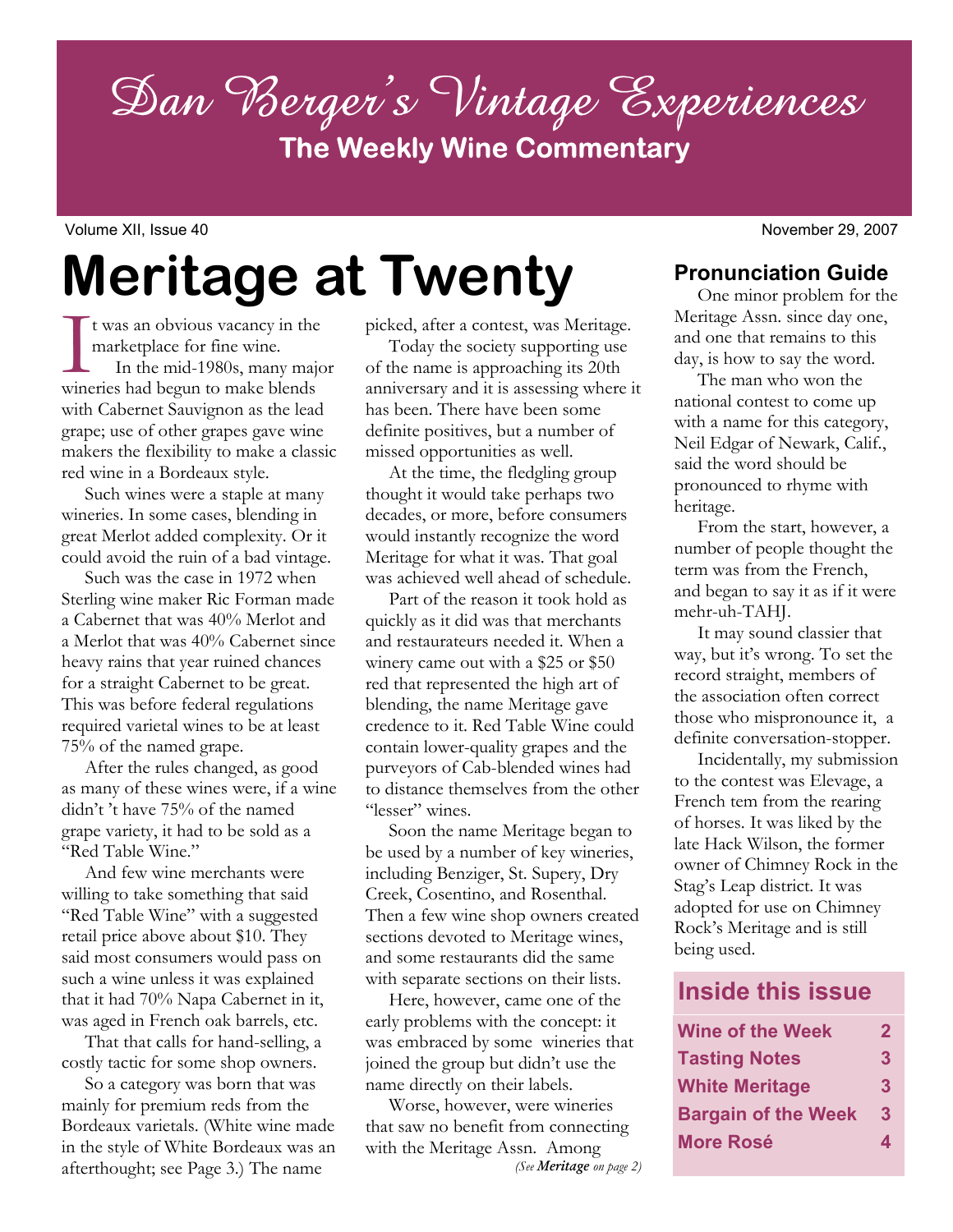## **Meritage**

*(Continued from page 1)* 

these were already prestige projects like Opus One and Joseph Phelps. The latter made a wine that arguably was the first (and for a long time the best) Meritage of all, Insignia.

 Without either winery in the Meritage group, or even emotionally committed to it, the Meritage idea was lacking one of its strongest marketing points.

**□**

 Twenty years after its founding, the Meritage Assn. remains a vital support group for red and white blends that emulate Bordeaux.

 The idea clearly is valid, which was evident from the start when Agustin Huneeus of Franciscan Vineyards and the late Dick Graff of Chalone eagerly backed it. (Graff didn't even make such a wine, yet was hugely supportive.)

 Huneeus, the first voice of the group, helped set the tone for these wines. He explained the logic of blending to achieve wines at least as good as Cabernet or Merlot are on their own, with more complexity.

 Which justified some of the wines' higher prices.

 After a period of euphoria, the group settled down to the mundane task of protecting the name from misuse, such as its use by those who weren't members. A dues structure, based on volume produced, wasn't very burdensome.

 One reality: most of the key supporters of Meritage as a concept didn't see the group as proactive or promotion-minded. And by contrast other wine marketing ideas became far more visible.

 For instance, the huge success of the nation's many charity wine auctions; *The Wine Spectator's* Wine Experience; the annual ZAP tasting in San Francisco; the Hospice de Rhone events in California's Central Coast, Pinot Noir celebrations around the world, and dozens of other major tasting events all had a way of eroding the visibility of what the Meritage Assn. stood for.

 Since the group staged no major promotional events, and has been all but quiet in promoting the greatness of its wines, some people think it is no longer active.

 After Huneeus stopped actively speaking on behalf of Meritage, St. Supery president Michaela Rodeno and Cosentino's Julie Weinstock picked up where he left off and have done a quality job keeping the Meritage name and idea active.

 Still, Meritage's public image remains a tad murky. Newcomers to wine often don't understand the idea.

 Another drawback: the group has done little to persuade the Opus Ones and the Insignias of the wine world to at least pay lip service to the concept.

 To be sure, Opus One needs no image-building help, but considering the fact that an awful lot of pretty poor Opus One was sold in the

# **Wine of the Week Holiday Break**

 2006 **Morgan** Cote de Crows, Monterey County (\$20): A 55% Syrah, 45% Grenache blend with a closed aroma on opening, but with an hour in a decanter, opens to show blue and black fruit with hints of pepper, pomegranate, underbrush, and violets. Fairly rich (14.2% alcohol), with good acidity (3.53 pH). For those who find many Syrahs to be a bit one-dimensional, this wine is the antidote. Should be better in a year.

past, you'd think the current owners would realize its slightly tarnished image needs a bit of polishing.

 Another problem for Meritage is that there simply aren't enough people who understand the wines. Some still think they should be aged longer than Cabernet Sauvignons.

 Actually, the reds are usually a bit more approachable when they are young than are Cabernets that are 100% varietal. The act of blending in Merlot and other grapes usually softens the wine.

 As a result, few Meritages are longer-lived than are straight Cabs. Those who believe that a Meritage from a particular winery should be aged longer than the same winery's Cabernet may be in for a shock when they age the wines too long.

 And finally, one of the key points for most red Meritage wines: they often can be slightly more challenging in terms of aroma and taste than are straight Cabs, since they are blends that can include the racy blueberry-fruited Malbec, the red currant and/or herbal Cabernet Franc, and/or the pitch-black Petit Verdot.

 Each variety can give a slightly different aroma component to a blend, and they are often treated differently in the vineyard, meaning that occasionally their use is based on a unique element that the wine maker loves (i.e., mint, pepper, olive or dried herbs) that call for more latitude than does a straight Cab.

 As you know, we publish 48 issues a year, and this year we have two "dark" weeks remaining.

 Our traditional holiday break this year will be Dec. 20 and Dec. 27, which we hope you will spend joyously with great wine and family.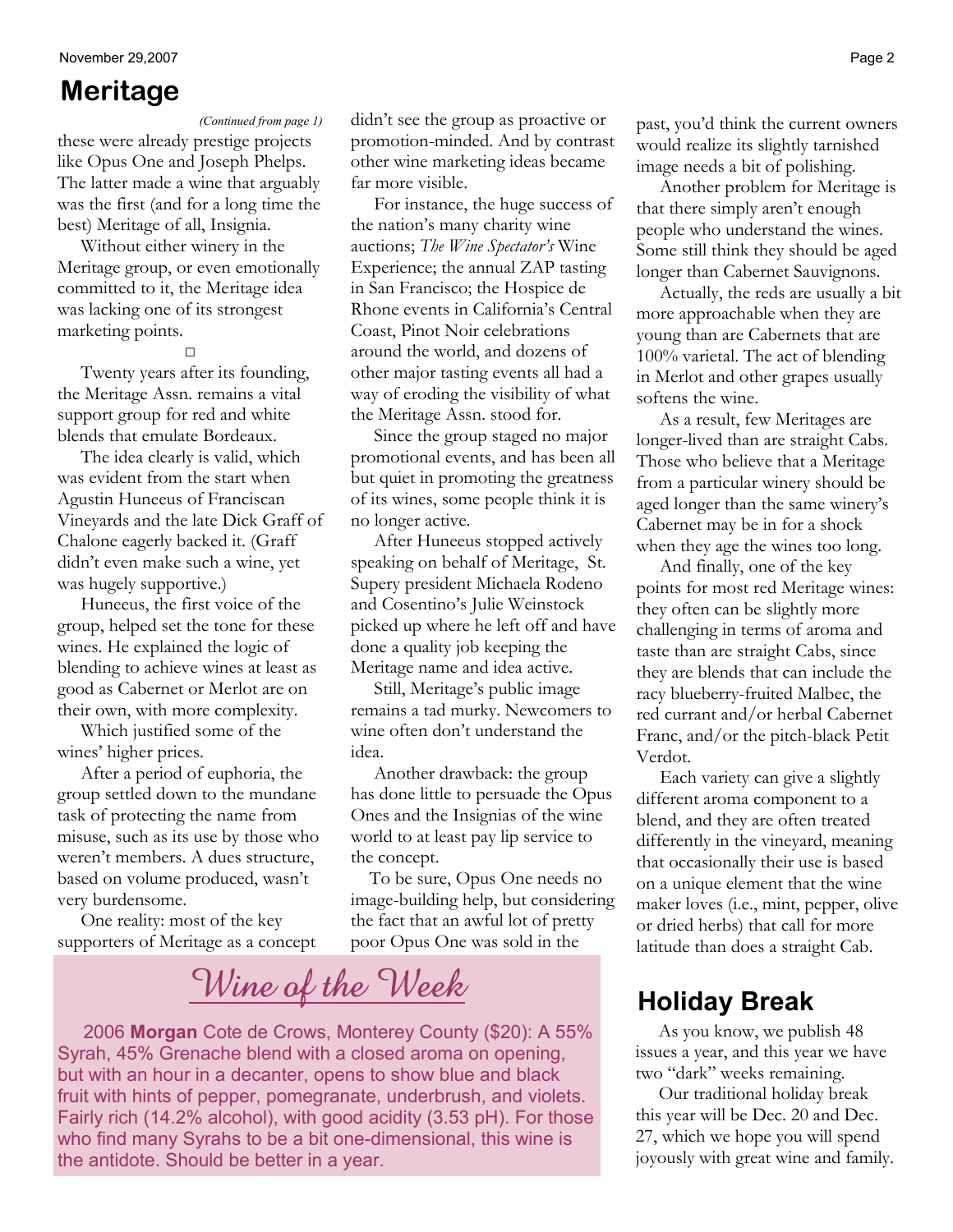

#### **Exceptional**

 2005 **Morgan** Pinot Noir, Santa Lucia Highlands, "12 Clones" (\$30): Graceful aroma of cherry, berry, rose petal, dried herbs, and celery seed; silky; loaded with flavor. Half the wine is from the superb Double-L Vineyard. Limited. The equally great, fruitier 2006 version (\$31), just released, also is a bargain.

 2006 **Villa Maria** Sauvignon Blanc, Marlborough "Cellar Selection" (\$20): Wild spice of kiwi, lime, and minerals; a bit of gooseberry and a succulent yet dry finish. Fine rendition of New Zealand SB with more substance than the winery's Reserve Bin (\$13).

 2006 **Forefathers** Sauvignon Blanc, Marlborough (\$15): Dried herb, chamomile tea, and distinctive iodine-y notes add fascination to a bone dry version from wine maker

Nick Goldschmidt. See next wine.

 2005 **Forefathers** Shiraz, McLaren Vale (\$22): Well-defined varietal aroma of black fruit, plum, and black pepper. Great balance.

 2004 **Beringer** Alluvium (red), Knights Valley (\$30: Smoke, dried herbs, red cherry fruit, and a silky, rich mid-palate. A tad soft but with superb round, rewarding flavors. A delightful example of an earlydrinking Meritage.

 2000 **Handley** Brut, Anderson Valley (\$32): Late-disgorged bubbly with still-fresh fruit and faint spice, with hints of nuts/vanilla and a lot of acidity to balance near-perfect dosage. Best with seafood.

#### **Very Highly Recommended**

 2005 **Rancho Zabaco** Zinfandel, Sonoma Valley, Monte Rosso Vineyard "Toreador" (\$55): Ultra-ripe raspberry/pepper aroma

**The wines below were tasted open within the last five days.** 

with huge weight and nice balance. Alcohol (15.5%) is a bit intrusive.

 2005 **Chateau Maris** Old Vine Grenache, Minervois La Livinière (\$45): Violet/plum and blackberry fruit; faintly rustic, but will match well with roast meats, notably game. Imported by Portfolio Group, Manteca, Calif.

 2006 **Bucklin** Gewurztraminer, Sonoma Valley, Compagni Portis Vineyard (\$21): Stone fruit, spice, and hints of roses. A bone-dry style of wine (think Alsace) that calls for a dish like cold smoked trout salad with arugula.

 2004 **Rodney Strong** Symmetry, Sonoma County (\$55): Red Meritage with a spiced, briary sort of aroma; a bit earthy and rustic with depth and a fine finish.

# **White Meritage**

 When a society was proposed to support red wine Bordeaux-style blends, some visionaries also saw the potential for a white wine that was parallel to White Bordeaux.

 White Meritage would be optional for members, but some hoped they could finally get a decent price for a wine based on Semillon, the primary grape in White Bordeaux. When such wines are made properly, they can be as long-lived as any white.

 Over the years, the production of white Meritage has been limited to few wineries, some of which have access to great Semillon.

 On its own as a varietal, Semillon just doesn't sell very well. That's because the delicate and earlyripening grape rarely shows much until it is in the bottle for a few years. Even decanting and a lot of aeration when it's young doesn't reveal its true charms.

 Oddly, red Meritage needs less aging time than its varietal cousin, Cab, but the best white Meritages do best with more bottle age than typical Sauvignon Blanc, White Meritage's other primary blender.

 In fact, the more Sauvignon Blanc in a blend, the less likely it is to age very well.

 One of the finest white wines I ever tasted was a 1967 Haut-Brion Blanc, which a friend brought to a dinner in 1984. The 16 years from the vintage had given the wine a

tawny-bronze color, but a startling mature aroma of hay and tobacco that I'll never forget.

 White Meritage is at least a valid a category as is red Meritage, but again few consumers know of the joys of this wine when it's properly aged.

### **Bargain of the Week**

 2006 **Little Black Dress,** Syrah Rosé, California (\$10): Dramatic cherry/watermelon aroma with succulent fruit on the palate, just enough sugar (0.58%) to soften the impact of this startling dry wine. See story on page 4.